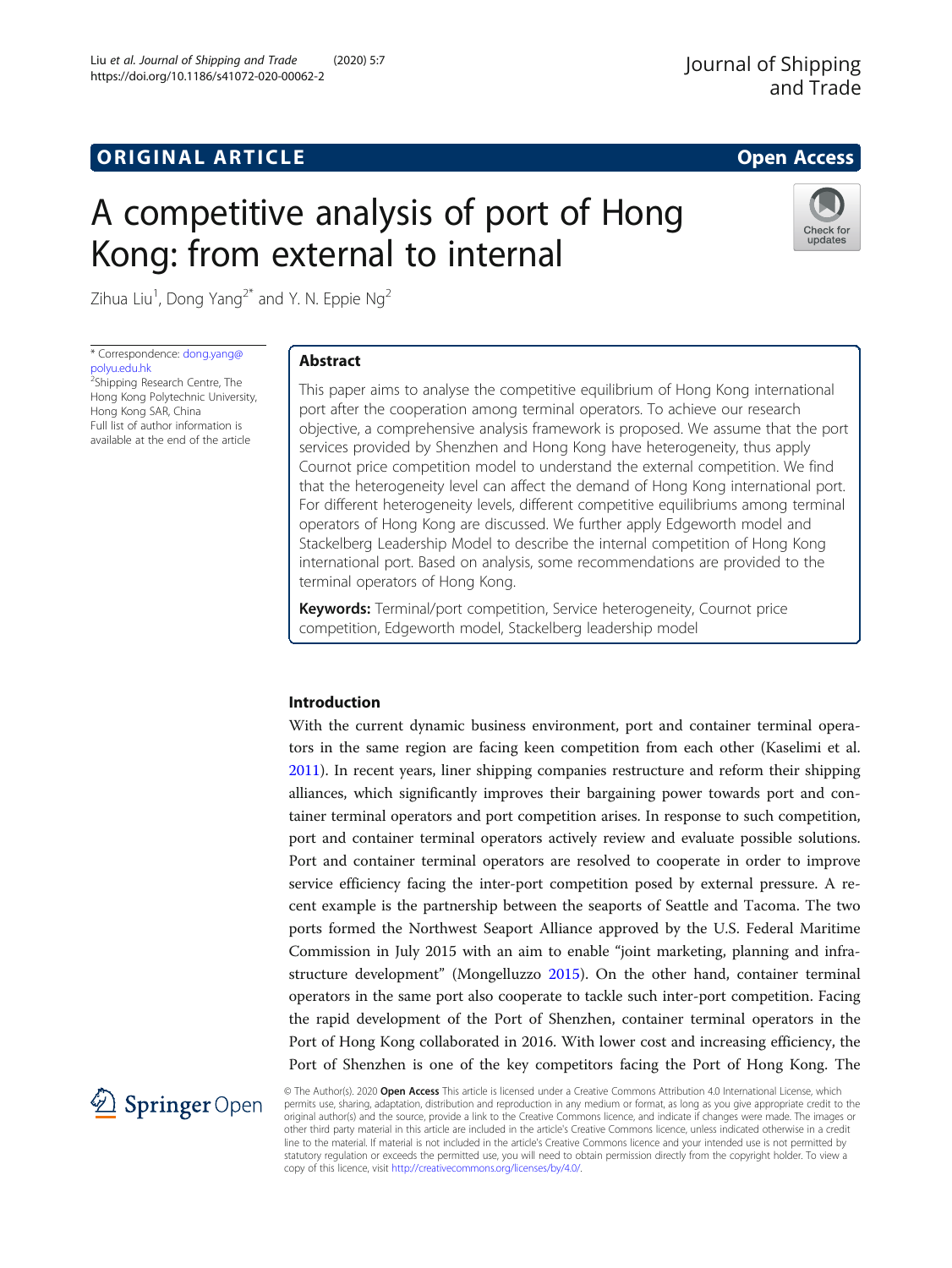throughput of the Port of Shenzhen has exceeded the Port of Hong Kong since 2013, and the container terminal operators in Hong Kong have been facing the over-capacity problem (Hong Kong Marine Department [2018\)](#page-16-0).

Formerly there were five container terminal operators operating independently in the Port of Hong Kong before the collaboration in December 2016, namely Modern Terminals Limited (MTL), Goodman DP World Hong Kong Limited (DPI), Hong Kong International Terminals Limited (HIT), COSCO-HIT Terminals (Hong Kong) Limited (CHT) and Asia Container Terminals Limited (ACT), as shown in Fig. 1.

On 19th December 2016, Hutchison Ports HIT [\(2016](#page-16-0)), HIT, COSCO-HIT Terminals (Hong Kong) Limited (CHT) and Asia Container Terminals Limited (ACT) announced the news of collaboration with an aim to achieve effective and efficient management and operations. A specific management team has been appointed for the container terminal operations. In contrast, MTL and DPI remained independent operations. Table [1](#page-2-0) shows the change of container terminal operators before and after the collaboration.

With the new collaboration, container terminal operations have transformed. Previously, cargoes belong to two different liner shipping companies on one pooling ship can only be loaded in one terminal in the Port of Hong Kong. If one liner shipping company has no contract with this terminal, its cargoes need to be delivered to the contractual terminal for transshipment, which leads to additional costs. Ma et al. ([2019](#page-16-0)) point out that for Hong Kong Port (HKP), a port with five operators, interterminal transfer (ITT) of containers becomes a major problem and burden. After conducting numerical experiments based on real data collected from HKP, they find that sharing economy concept works well to reduce operating cost, while improving the service quality without sacrificing benefits of individual operators. In fact, the HIT/ACT/ CHT collaboration enables effective and efficient facilities management and resources allocation, which eventually lower the operation costs. Hutchison Port Holdings Trust

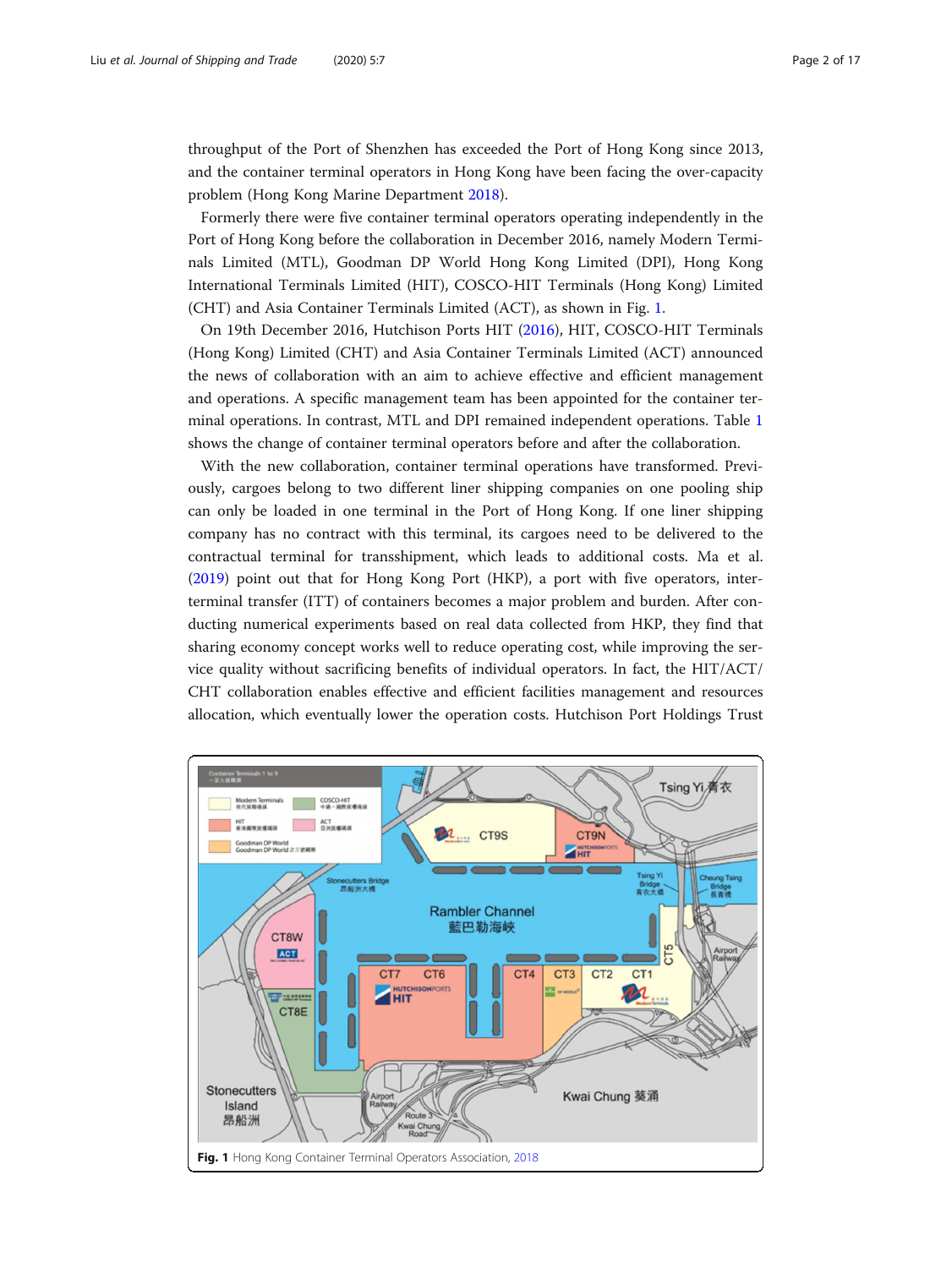| Operator        | MTL         | <b>DPI</b>     | <b>CHT</b> | ACT                  | <b>HIT</b>  |  |  |
|-----------------|-------------|----------------|------------|----------------------|-------------|--|--|
| <b>Before</b>   |             |                |            |                      |             |  |  |
| <b>Terminal</b> | T1, 2, 5, 9 | T <sub>3</sub> | T8 east    | T8 west              | T4, 6, 7, 9 |  |  |
| Berth No.       |             |                | 2          |                      | 12          |  |  |
| After           |             |                |            |                      |             |  |  |
| <b>Terminal</b> | T1, 2, 5, 9 | T <sub>3</sub> |            | T4, 6, 7, 8, 9 North |             |  |  |
| Berth No.       |             |                | 16         |                      |             |  |  |

<span id="page-2-0"></span>**Table 1** Hong Kong Container Terminal Operators Association, [2018](#page-16-0), before & after collaboration

Note: MTL-Modern Terminal, DPI-DP World, CHT-COSCO/HIT Terminals, ACT-Aqaba Container Terminal, HIT-Hong Kong International Terminals

([2017](#page-16-0)) demonstrates that the staff cost was decreased by 4.1% or HK\$9.2 million lowered than the previous year. Hutchison Port Holdings Trust [\(2017](#page-16-0)) also points out that the savings in operation costs from efficient allocation of resources after the commencement of the collaboration offset the increase in the cost of services, which was 2.4% or HK\$25.5 million compared with the previous year.

The collaboration among container terminal operators as described has triggered a chain reaction on the status quo of the Port of Hong Kong (HKP): Firstly, the internal competition among different container terminals in Hong Kong changes. Secondly, HKP as a whole will also compete with its external competitor – Shenzhen port (SZP). HKP and SZP are two major ports not only in South China but also in the world, as shown in Fig. 2. SZP ranked No.4 in 2018 with container throughput of 25,740,000 TEUs while HKP ranked No.7 with container throughput of 19,590,000 TEUs. With the collaboration of container terminal operators inside Hong Kong, HKP and SZP compete in different ways now. By applying economic models, this study aims to understand the competitive equilibrium between HKP and SZP, as well as the competitive equilibrium among container terminal operators in HKP.

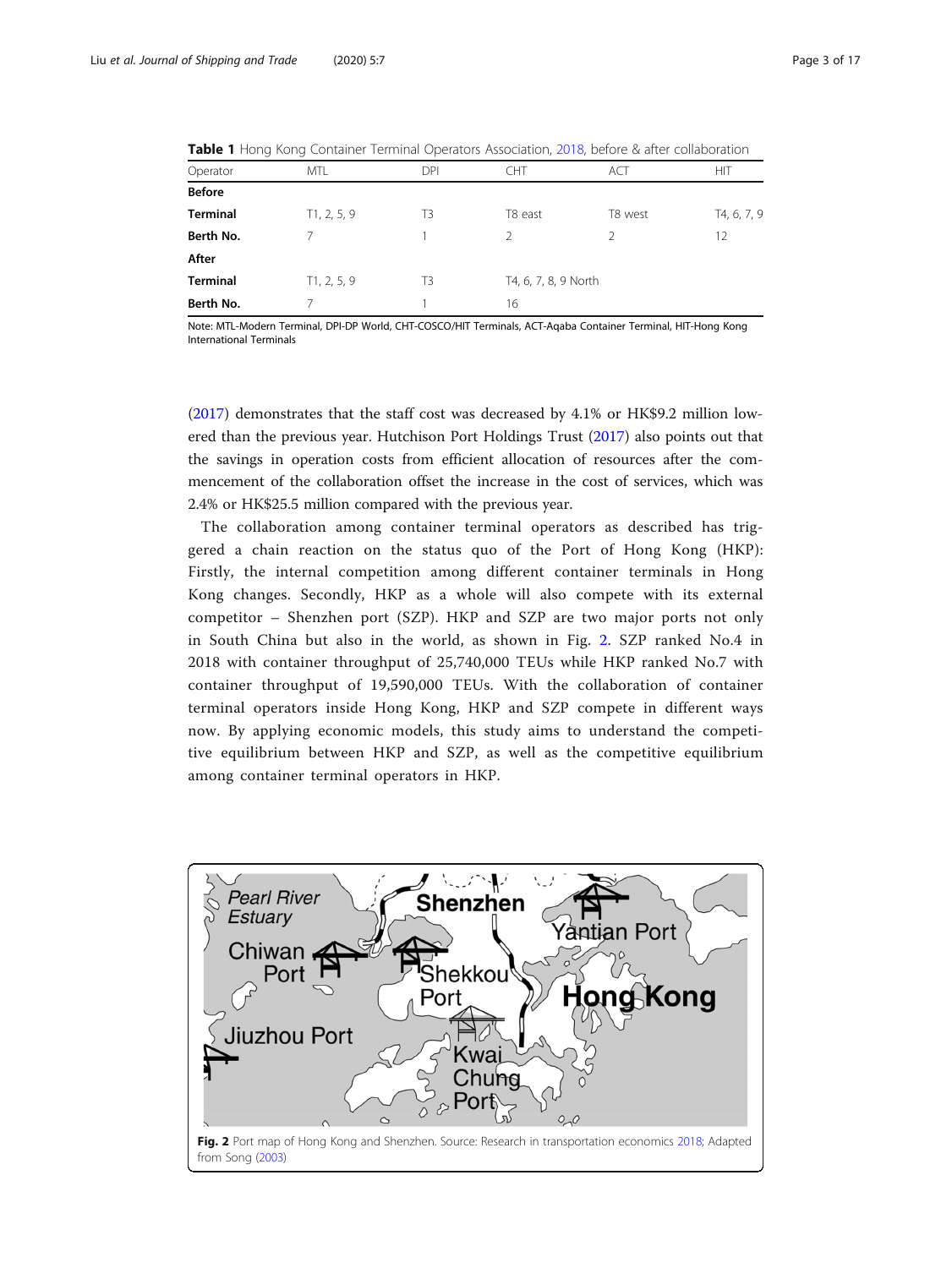#### Literature review

There is a significant number of studies in the theme of port competition. Scholars adopted different approaches to study this topic, such as mathematical approach, economic approach, and strategic approach. Veldman and Bückmann [\(2003\)](#page-16-0) analyse the container port competition in western European hubs by applying the logit model of the choice of shipping routes to derive the demand function. Cullinane et al. ([2005](#page-16-0)) study the inter-port competition of Shanghai and Ningbo by taking the generalised costs of carriers into consideration. Song [\(2002\)](#page-16-0) examines the situations faced by the container terminals in South China and proposes possible development strategies under three scenarios of steady growth, high growth, and extra high growth.

In general, there are two types of port competition, namely inter-port competition and intra-port competition. Inter-port competition refers to the competition between two neighboring ports or ports in the same region. The application of game theory is widely adopted to analyse both types of competition. Anderson et al. ([2008\)](#page-16-0) adopt a game theoretic approach to describe the inter-port competition between container port hubs, Busan and Shanghai. Each port must decide whether to make an investment in the development of infrastructure that will be more appealing to certain types of cargoes. A pricing game is applied in terms of the observed price or forecasting price. A two-stage game is developed by De Borger et al. [\(2008\)](#page-16-0) to examine the interaction between capacity decisions and prices of two ports in congested hinterlands. Ishii et al. ([2013](#page-16-0)) develop a game theoretical model to explain inter-port competition under demand uncertainty and derive the unique equilibrium. Do et al. [\(2015\)](#page-16-0) study the interport competition between HKP and SZP. An uncertain payoff two-player game model is proposed and solved with uncertain theory and Nash equilibrium strategy. The pure strategy set of each player (HKP and SZP) includes two strategies of not invest and invest. Park et al. [\(2010\)](#page-16-0) apply two game models, including Cournot model to analyse the competition and cooperation between ports. The ports in an oligopoly market are suggested to join hand to improve their profits. Lee et al. ([2017\)](#page-16-0) evaluate the port strategy in view of all trading countries and compare the equilibriums under Bertrand and Cournot competition. They conclude that exporting country prefers Cournot competition and importing country prefers Bertrand competition. Davidson and Deneckere ([1986](#page-16-0)) analyse the nature of Cournot equilibrium in a special market, where firms choose the scale of operation before they make pricing decisions. They find that in such market, the equilibrium will be more competitive than that in Cournot model and also summarise that the mixed strategies applied by firms cause their asymmetric sizes and price dispersion.

Intra-port competition is defined as the competition among container terminal operators in the same port. Saeed and Larsen ([2010](#page-16-0)) describe the relationship among the terminals under Karachi port within the framework of non-cooperative and cooperative game. The game is divided into two-stages. In the first stage, three terminals at Karachi port decide whether to operate independently or to join the coalition. In the second stage, terminals who have decided to become a part of the coalition play a noncooperative game against non-members. Four possible combinations of coalition are presented. Each of them is formulated in game structure and solved numerically in terms of Bertrand model. Kaselimi et al. [\(2011](#page-16-0)) examine the competition among multiuser terminals in one port and between ports. The studied two ports are assumed to be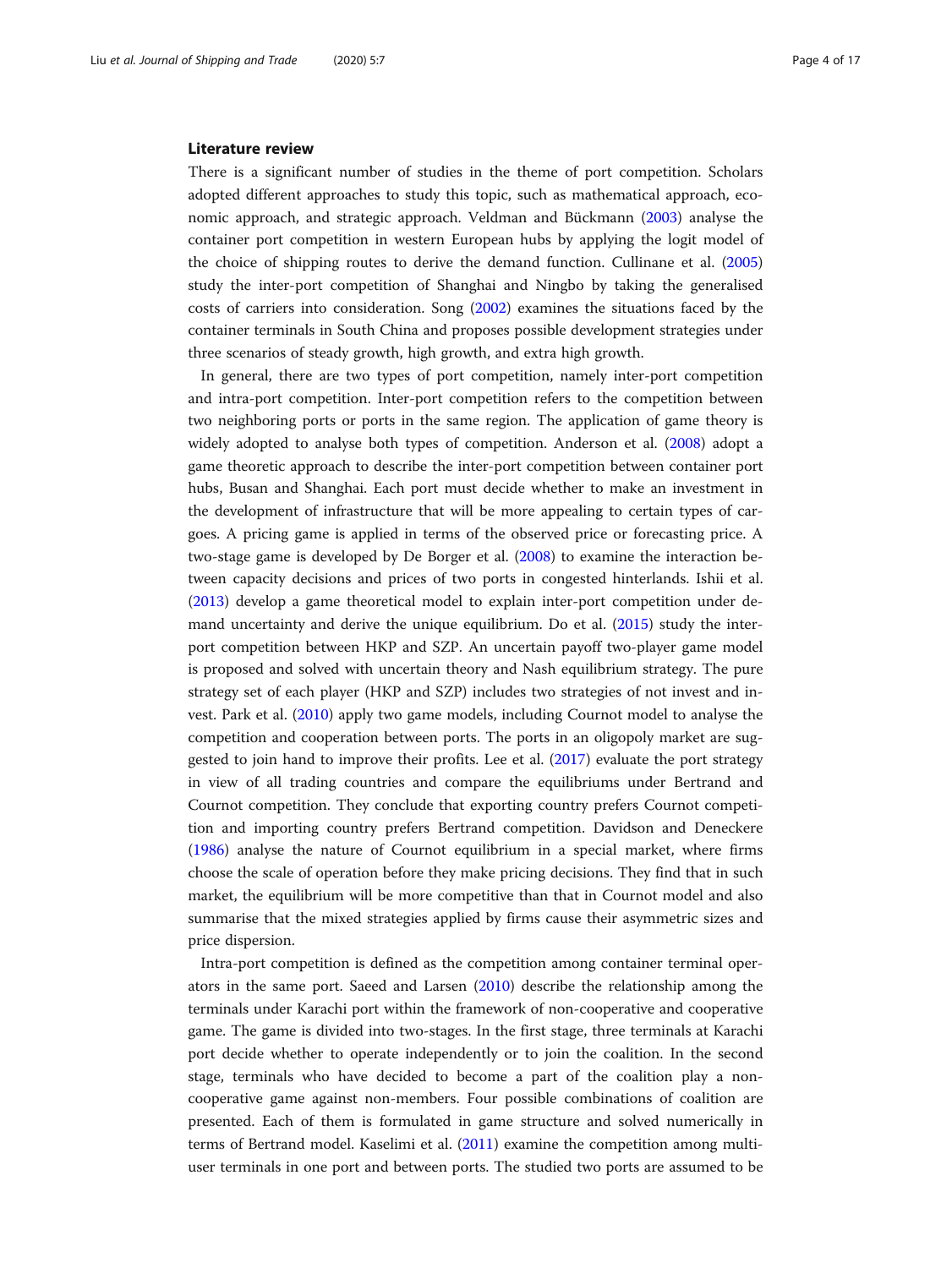identical in all respects, except for location and number of terminal operators. Cournot model is applied to analyse the competition between multi-user terminals and Hotelling model is used to study the competition between two ports based on their respective locations. A linear market area of unit length is assumed, with identical consumers evenly spread over this interval.

In reality, ports are facing both inter-port competition and intra-port competition simultaneously. Luo et al. [\(2012\)](#page-16-0) develop a two-stage duopoly model incorporating two heterogeneous ports' pricing and capacity decisions to study the competition between HKP and SZP. The necessary conditions to increase profit are to expand capacity and to invalidate the preemptive pricing of dominant player. From the analysis, the rapid development of Shenzhen port will change the market power from monopoly to duopoly. Ivaldi and Vibes ([2005](#page-16-0)) propose a simulation model to analyse the intermodal and intramodal competition in transport industry within a differentiated product framework under oligopoly structure. The authors conclude that all the potential travelers, companies and modes should be considered when predicting the market equilibrium. This conclusion triggers the point of heterogeneity in our paper because the competitive relationship between different modes is similar to that in the case of HKP and SZP.

We build upon the previous literature in the four following aspects: (i). we consider the internal competition (intra-port competition) and external competition (inter-port competition) with game theory simultaneously. In particular, we link the internal and external competition and discuss the interaction between them; (ii). we assume that there is heterogeneity between the services provided by SZP and HKP. The equilibrium model for both internal and external competition is established based on the heterogeneity between HKP and SZP; (iii). the selection procedure of the strategic variable for the intra-port competition of HKP is performed with the consideration of heterogeneity, which is the key factor significantly affecting the result of external competition; (iv). we propose some insights for container terminal operators in HKP to maintain and improve their current positions.

#### Methodology

In this section, we will introduce the models applied to solve the proposed research questions. Different economic models will be proposed to analyse the competitive equilibrium between HKP and SZP, and the competitive equilibrium among container terminal operators in HKP. Both HKP and SZP have their own advantages in competition. The operation cost of SZP is lower due to cheaper labour and land cost, while HKP enjoys a high degree of free trade, and highly efficient customs clearance and terminal operations. In another word, HKP provides more efficient port services with higher price while SZP provides relatively less efficient port services with lower price. Luo et al. [\(2012](#page-16-0)) identify the heterogeneity in the case of HKP and SZP mainly as the difference in price sensitivities, operation efficiency, and costs. Therefore, the port services offered by HKP and SZP can be regarded as heterogeneous products. Cournot model is frequently applied to study the competitive equilibrium of two competitive players in terms of throughput. However, it assumes that two players provide homogeneous products/services. Price competition is the usual strategy adopted by differentiated oligopolies, because consumers will choose products with better quality under the same price. In order to attract consumers, the oligopoly who produces lower-quality products will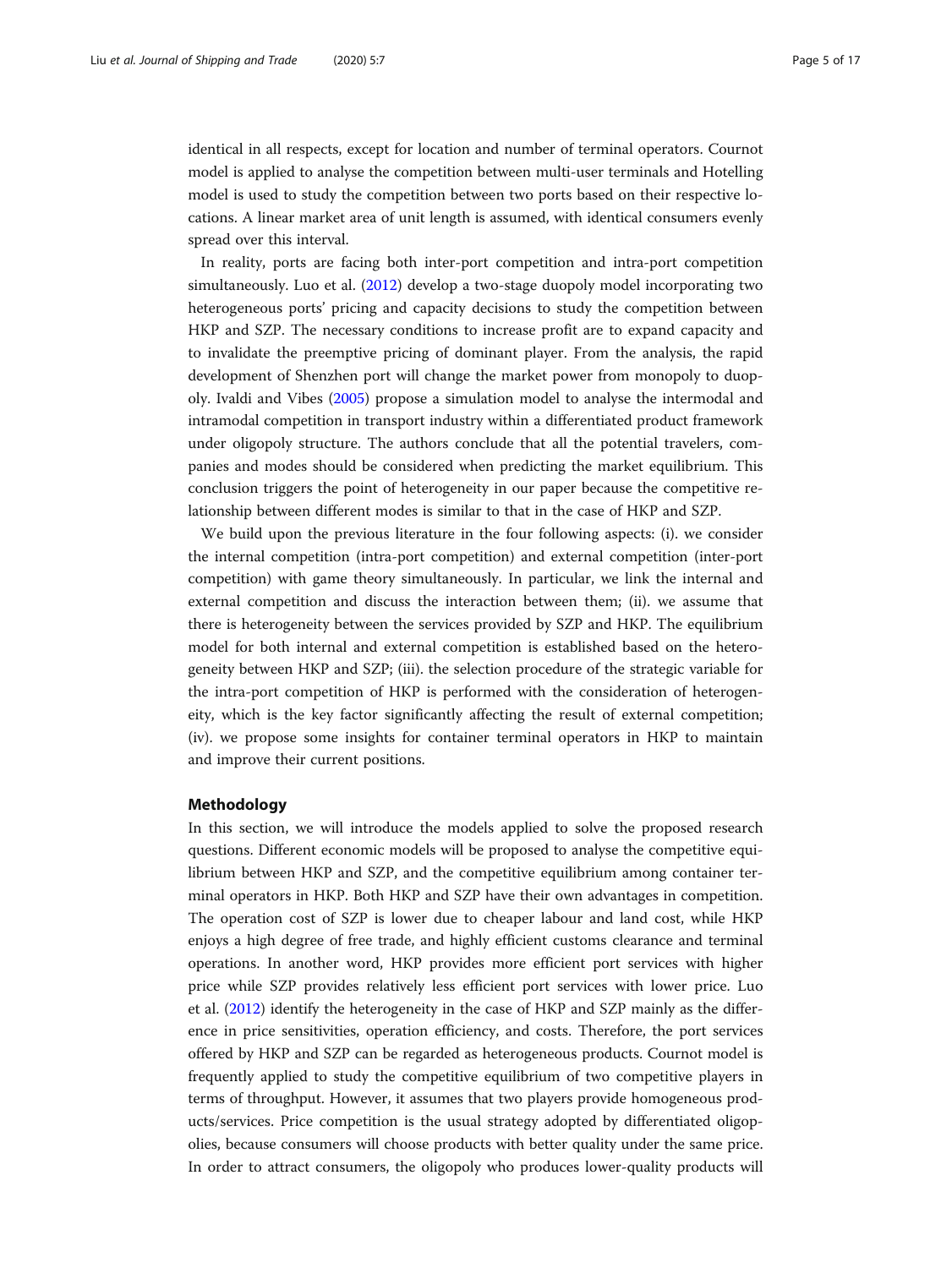set a lower price. In our case, since the services provided by HKP and SZP are considered as heterogeneous products, Cournot model will not be the suitable model for analysis. Alternatively, the Cournot price competition model (Cournot [1838\)](#page-16-0) will be applied to explore the competitive equilibrium between HKP and SZP.

We assume that the container terminal operators in HKP provide homogeneous services, at which the heterogeneity between HKP and SZP determines the internal competition model of HKP. Given a fixed port fee, the improvement of efficiency in the port services of SZP indicates the decreasing heterogeneity between HKP and SZP thus the comparative advantages of HKP will be weakened. With such, SZP is preferable to consumers and the demand for HKP will decrease. With the decrease in total throughput level, price competition will not be an optimal option to the container terminal operators of HKP. The reasons are provided as follows:

The decreasing heterogeneity between HKP and SZP caused by the efficiency improvement of SZP will lead to an increase in the price elasticity of both ports and the marginal cost of HKP. As a result, if Hong Kong terminal operators compete by price, there will be two possible scenarios: i). if they choose to increase the price, when the price is inelastic, setting a higher price will lead to a revenue growth. However, the price elasticity is increasing with the decreasing heterogeneity between HKP and SZP. In long term, the revenue will finally decrease once the price becomes elastic; ii). if they choose to reduce the price, considering the relatively high cost of HKP and the increasing marginal cost, the available range for price reduction is minimal, otherwise a loss will arise. In the long term, with the continuously decreasing heterogeneity between HKP and SZP, price competition is not a sustainable strategy for Hong Kong terminal operators.

Thus, competition in terms of capacity will be adopted. Four models have been considered as candidates: First of all, Cournot model is eliminated because of its assumption that firms produce a certain amount of goods simultaneously and independently, which does not match the case of HKP; Chamberlin's model, as the updated version of Cournot model, is not suitable because its conclusion is drawn based on assuming a stable equilibrium which can be reached with monopoly price; Since the terminals under HKP indeed produce homogeneous products, Sweezy-kinked demand curve model is deleted. Considering the large difference in the capacity of the HIT/ACT/ CHT collaboration and MTL (16:7), Stackelberg Leadership model is then the most suitable model to analyse the intra-port competition.

If the port fees of both HKP and SZP are fixed and the level of heterogeneity of these two ports becomes high, the total throughput level of HKP will increase. Since HKP faces a problem of capacity limitation, Bertrand model is not applicable considering its assumption of unlimited capacity. Apart from this, Hotelling model and Cournot price competition model have also been considered. However, these two are designed for heterogeneous competition. Finally, Edgeworth model, as the updated version of Bertrand model, taking account of limited capacity of firms (Edgeworth [1897](#page-16-0)), is selected to describe the internal competition. Therefore, under Edgeworth model, the HIT/ ACT/CHT collaboration will then compete in price with MTL.

Finally, we will connect these models to explore: (i). the overall competitive equilibrium for not only container terminal operators (intra-port) but also HKP and SZP (inter-port); (ii). the impact of heterogeneity level on the equilibrium; (iii). the strategies for container terminal operators of HKP to maintain and improve their positions.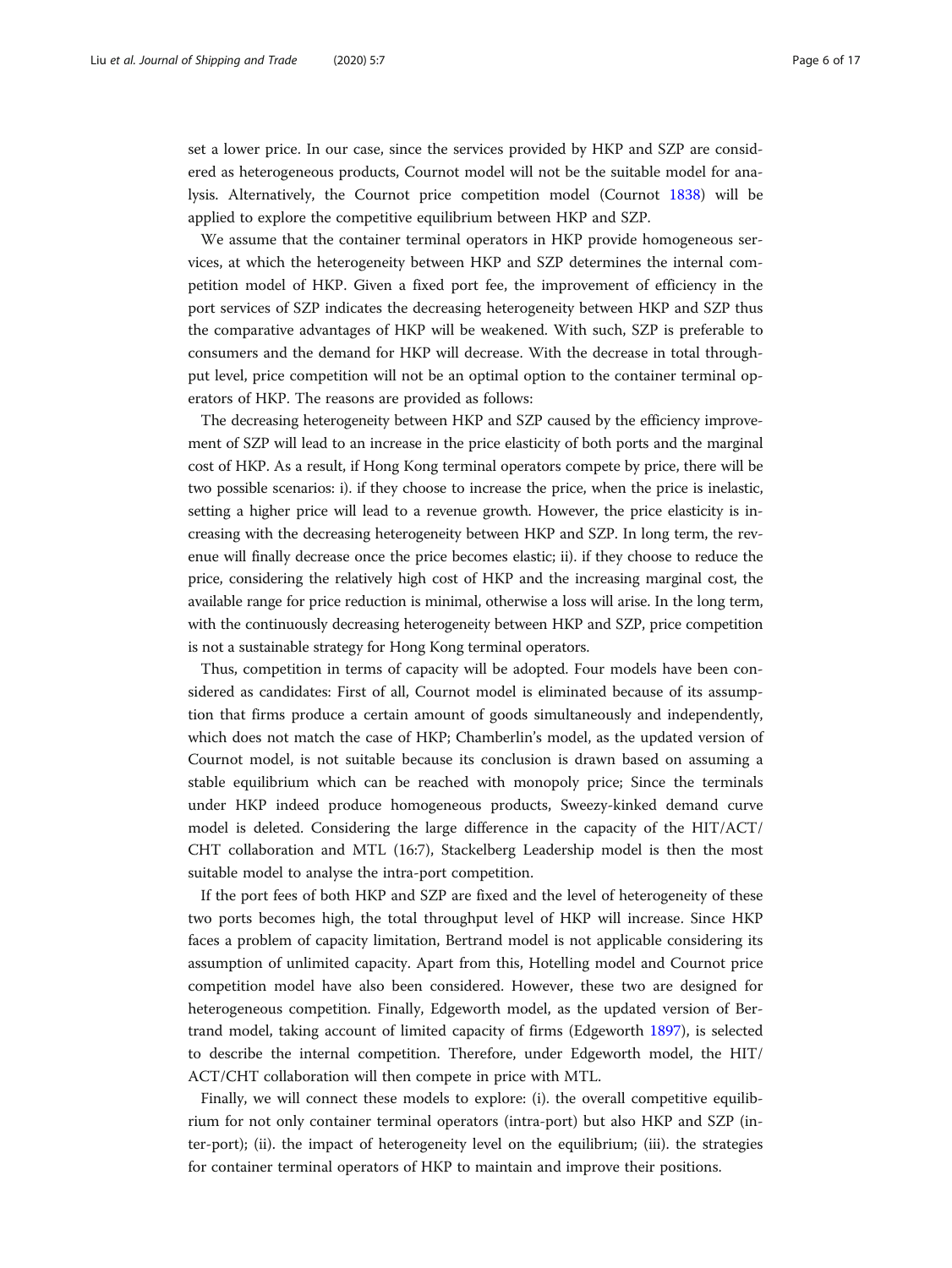# Ports and container terminals competition analysis

After the commencement of the HIT/ACT/CHT collaboration in HKP, they run 16 terminals out of 24, whereas MTL and DPI run 7 and 1 terminals respectively. The resource of DPI is very limited thus it will be ignored in our analysis, and a two-player game is considered for intra-port competition in HKP. The notations of this paper are as follows:

| i                    | Port index $i = \{HKP(h), SZP(s)\}$                                                                                      |
|----------------------|--------------------------------------------------------------------------------------------------------------------------|
| j                    | Terminal index $j = \{$ the HIT/ACT/CHT collaboration (a), MTL (l) $\}$                                                  |
| Q,                   | Throughput of port i                                                                                                     |
| $Q_i$                | Throughput of terminal j                                                                                                 |
| $Q_m$                | Throughput of HKP in monopoly market                                                                                     |
| $P_i$                | Price of port $i$ (Price = Port charge or port fee)                                                                      |
| $P_i$                | Price of terminal j                                                                                                      |
| $P_m$                | Equilibrium price in monopoly market of HK                                                                               |
| $P_c$                | Equilibrium price in perfect competitive market of HK                                                                    |
| ΜR                   | Marginal revenue of the monopoly terminal                                                                                |
| МC                   | Marginal cost of the monopoly terminal                                                                                   |
| $\mathsf{C}_i$       | Variable cost per TEU of port i                                                                                          |
| TR                   | Total revenue of the monopoly terminal                                                                                   |
| тс                   | Total cost of the monopoly terminal                                                                                      |
| FC,                  | Fixed cost of port i                                                                                                     |
| φ                    | Parameter of consumer                                                                                                    |
| φ                    | Parameter of consumer with indifferent preference on port services                                                       |
| U                    | Preference of consumer on port service                                                                                   |
| U <sub>i</sub>       | Utility of customer toward port i                                                                                        |
| m                    | Upper limit of parameter $\varphi$                                                                                       |
| n                    | Lower limit of parameter $\varphi$                                                                                       |
| $\boldsymbol{\Pi_i}$ | Profit of port i                                                                                                         |
| k                    | $U_h-U_s$                                                                                                                |
| $P_o$                | Parameter (intercept) in the demand function of HKP                                                                      |
| b                    | Coefficient (slope) in the demand function of HKP                                                                        |
| CA <sub>a</sub>      | The maximum capacity of the HIT/ACT/CHT collaboration (a)                                                                |
| CA,                  | The maximum capacity of MTL (I)                                                                                          |
| kь                   | The k which can achieve $Q_h = CA_a$                                                                                     |
| k,                   | The k which can achieve the equilibrium for both internal and external competition under Stackelberg<br>Leadership Model |
| k,                   | The k which can achieve $Q_h = CA_a + CA_l$                                                                              |

#### External competition between HKP and SZP

According to Cournot price competition model, each port who provides heterogeneous services regards the price of its competitor as an established price and changes its price in the same direction with its competitor in order to maximise its profits.

As the two ports provide heterogeneous services, they have different demand functions. Therefore, we need to firstly embody the heterogeneity in the demand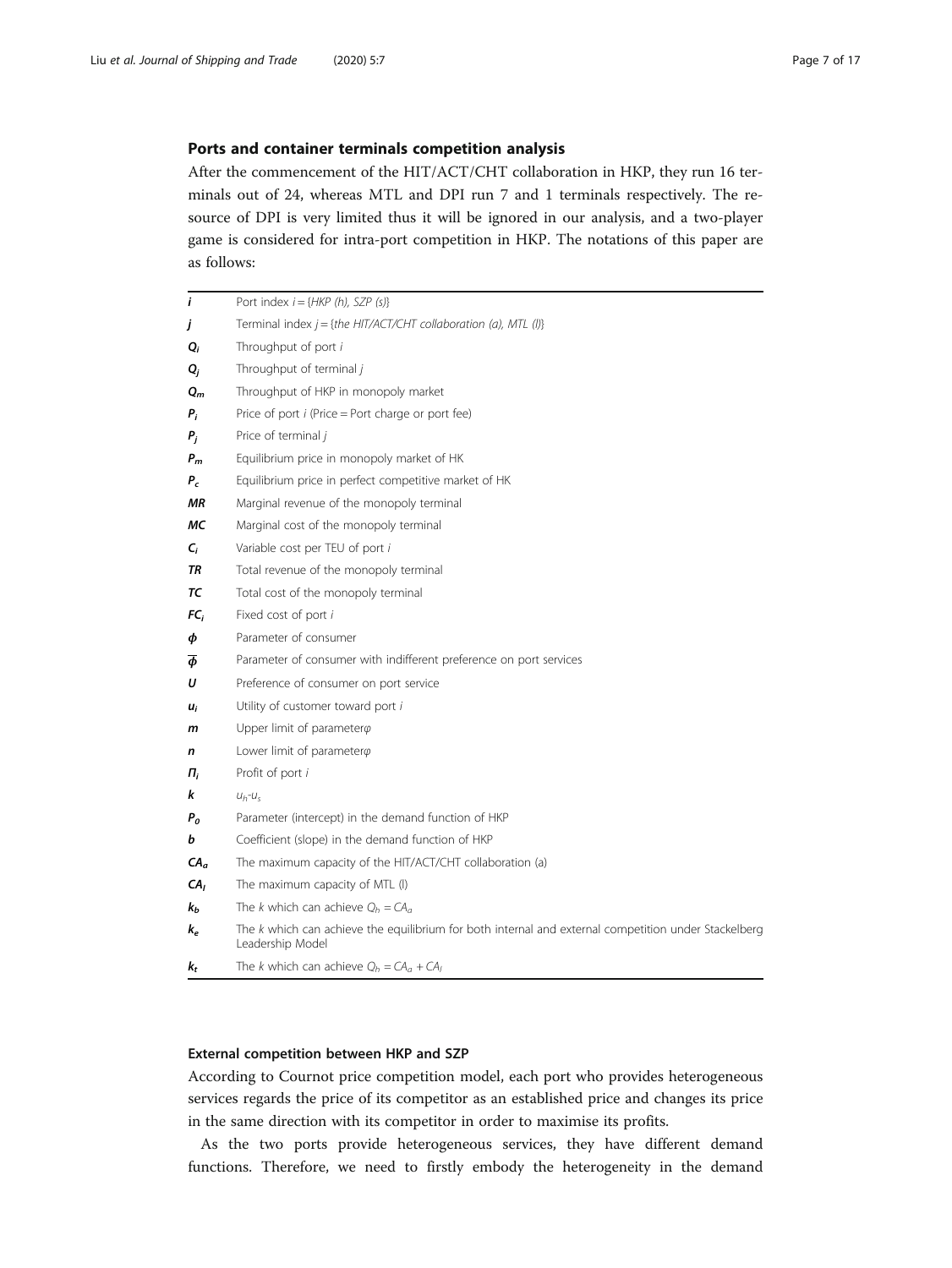<span id="page-7-0"></span>function. In this study, utility function of port consumers is applied to extract the demand functions of HKP and SZP.

The consumers are denoted with the parameter  $\phi$  and  $\phi \in [n, m]$ , where  $0 < n < m$ , which is uniformly distributed with density equal to 1. Then preference  $U$  of consumer  $\phi$  is described by the expected utility function  $U_i(\phi, P_i) = \phi u_i - P_i$ . Let  $\overline{\phi}$  indicates the consumers with indifferent preference on port services. By solving  $U_h(\phi, P_h) = U_s(\phi, P_s)$ . We can obtain the  $\overline{\phi}$  as:

$$
\overline{\phi} = \frac{P_h - P_s}{u_h - u_s} \tag{1}
$$

Now we assume the demand functions of HKP and SZP as:

$$
Q_h = m - \overline{\phi} = m - \frac{P_h - P_s}{u_h - u_s} \tag{2}
$$

$$
Q_s = \overline{\phi} - n = \frac{P_h - P_s}{u_h - u_s} - n \tag{3}
$$

To simplify the calculation process, we assume  $k = u_h - u_s$  which indicates the difference of consumer's utility toward the services provided by HKP and SZP, then we have:

$$
Q_h = m - \frac{P_h - P_s}{k} \tag{4}
$$

$$
Q_s = \frac{P_h - P_s}{k} - n \tag{5}
$$

With the demand functions, we can formulate the profits of HKP and SZP as:

$$
\prod_{h} = Q_h \times (P_h - C_h) - FC_h \tag{6}
$$

$$
\prod_{s} = Q_{s} \times (P_{s} - C_{s}) - FC_{s} \tag{7}
$$

The profit of HKP can be further described as:

$$
\prod_{h} = mP_h - mC_h - FC_h + \frac{P_h P_s - P_h^2 + P_h P_h - P_s C_h}{k}
$$
\n(8)

To maximise the profit of HKP, we take the partial derivative  $P_h$  for (8) and it should be equal to 0:

$$
\frac{\partial \prod_{h}(P_h, P_s)}{\partial P_h} = m + \frac{P_s + C_h - 2P_h}{k} = 0
$$
\n(9)

Then the optimal (profit-max) price function of HKP under inter-port competition should be:

$$
P_h = \frac{mk + P_s + C_h}{2} \tag{10}
$$

Substitute it into demand function, we can find the optimal throughput function for HKP is: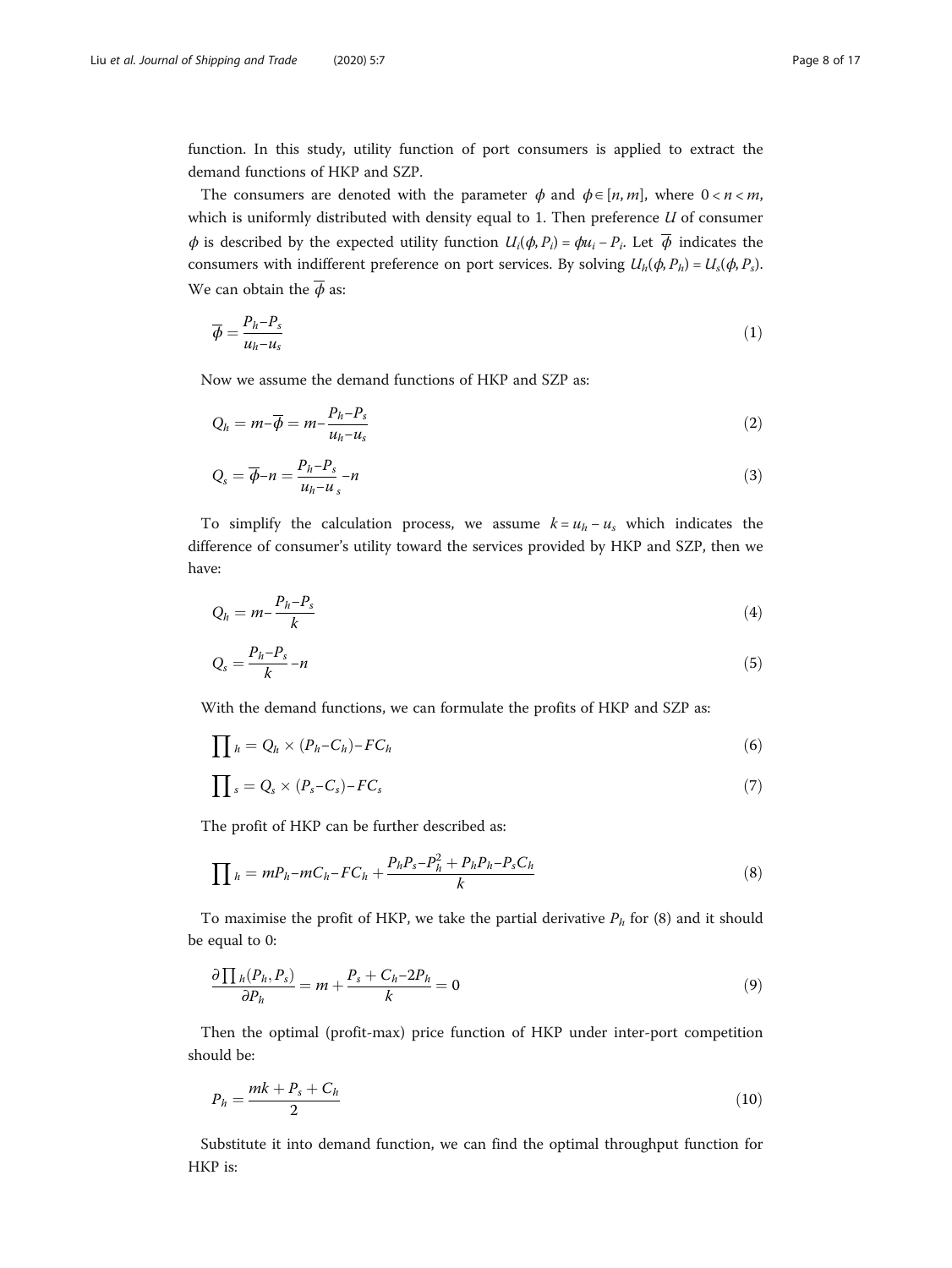<span id="page-8-0"></span>
$$
Q_h = m - \frac{mk - P_s + C_h}{2k} \tag{11}
$$

Similarly, we can obtain the optimal price function for SZP, which is:

$$
P_s = \frac{P_h + C_s - nk}{2} \tag{12}
$$

Then the optimal throughput function for SZP is:

$$
Q_s = \frac{P_h - C_s + nk}{2k} - n \tag{13}
$$

By solving the eq. ([10\)](#page-7-0) and (12) together, we can obtain the optimal prices for HKP and SZP respectively, which are also the equilibrium prices under inter-port competition:

$$
P_h = \frac{(2m-n)k + 2C_h + C_s}{3} \tag{14}
$$

$$
P_s = \frac{(m-2n)k + C_h + 2C_s}{3}
$$
\n(15)

Equation (14) indicates a positive correlation between  $P_h$  and k. It means when the difference of customer utility towards HKP and SZP narrows, HKP has to reduce its price to improve the attractiveness to consumers.

Substitute  $P_h$  and  $P_s$  into (4) and (5), we can also obtain the equilibrium throughput for HKP and SZP as:

$$
Q_h = \frac{(2m-n)k + C_s - C_h}{3k} \tag{16}
$$

$$
Q_s = \frac{(m-2n)k + C_h - C_s}{3k} \tag{17}
$$

### The impact of k on the equilibrium for external and internal competition

As discussed, k denotes the difference of consumers' utility towards the services provided by HKP and SZP, which is the level of heterogeneity. As shown in eq. (16), when the level of heterogeneity between HKP and SZP is large, the total throughput  $Q_h$ of HKP will be large. When  $Q_h$  is large, the container terminal operators in HKP may compete in terms of price since they provide homogenous services. Thus, we assume case 1 as:

# Case 1: Price competition (Edgeworth model)

Edgeworth model is applicable when at a certain price level, the throughput of a firm cannot meet the whole market demand, that is,  $Q_h > CA_a$  (The maximum capacity of the HIT/ACT/CHT collaboration), because MTL is highly unlikely to be able to satisfy the demand as it has less than half of the capacity as compared with the HIT/ACT/ CHT collaboration. This is persistent with practice.

In recent years, the service quality of SZP has been improving, and the trade freedom and customs clearance are more efficient, that the difference in the services provided by HKP (more efficient port services with higher price) and SZP (relatively less efficient port services with lower price) is less significant. This means that the level of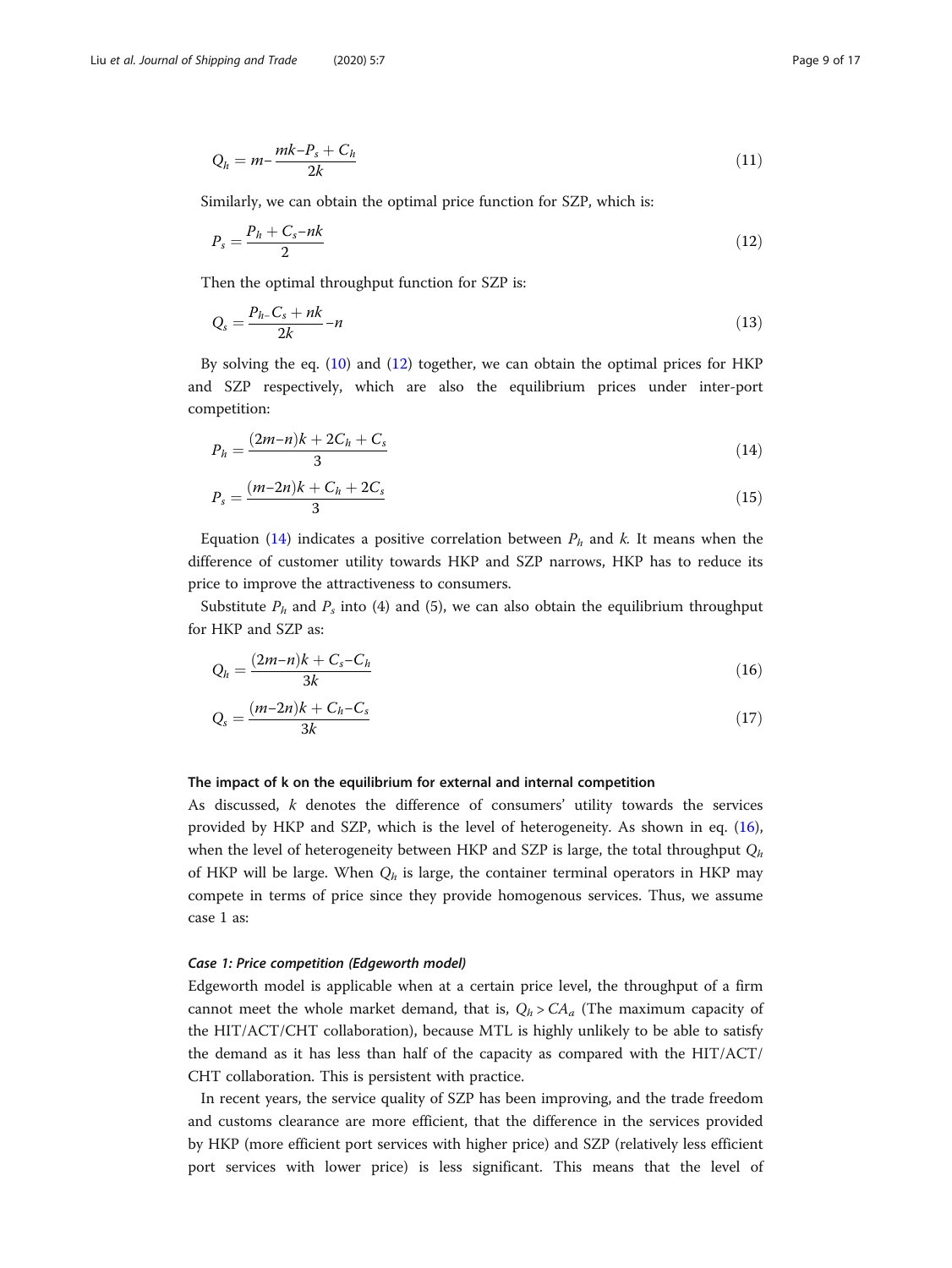<span id="page-9-0"></span>heterogeneity k between HKP and SZP is decreasing and HKP is losing its competitiveness and market share (throughput) in external competition (Luo et al. [2012](#page-16-0)). Based on the eq. ([16\)](#page-8-0), the total throughput of HKP  $(Q_h)$  will decline simultaneously with the decreasing heterogeneity  $(k)$ . As discussed in section 3, when  $Q_h$  decreases to a certain level, the HIT/ACT/CHT collaboration and MTL can only compete by throughput level, because price competition is not a sustainable strategy for Hong Kong terminal operators, then we assume case 2 as:

# Case 2: capacity competition (Stackelberg leadership model)

When  $Q_h < CA_{\alpha}$ , we assume the HIT/ACT/CHT collaboration and MTL compete in term of capacity. Consider that the market share of the HIT/ACT/CHT collaboration is much larger than that of MTL at the ratio roughly at 16:7, where the capacity of MTL only accounts for less than 1/3 of the total capacity of HKP, we can assume a leader-follower relationship between the HIT/ACT/CHT collaboration and MTL and Stackelberg Leadership model is applicable for the analysis of intra-port competition of HKP.

To sum up, when  $k$  decreases, the intra-port competition of HKP will transform from price competition to capacity competition, where  $k$  is determined by the inter-port competition of HKP and SZP. The impact of  $k$  on the intra-port competitive equilibrium of HKP is shown in Fig. 3.

#### Internal competition between MTL and the HIT/ACT/CHT collaboration

In this section, we explore the intra-port competitive equilibrium of HKP of case 1 and case 2 scenarios, respectively.

#### Case 1: Price competition (Edgeworth model)

When  $Q_h > CA_a$ , according to Edgeworth model, there is no stable equilibrium price in the market and the market price will fluctuate between the monopoly market price and the perfect competitive market price. Therefore, we calculate the monopoly market price  $P_m$  (upper limit) and the perfect competitive market price  $P_c$  (lower limit). As the HIT/ACT/CHT collaboration and MTL produce homogeneous products, we assume that all terminals in HKP have the same cost function and cost structure.

Firstly, we assume the market demand curve of HKP is linear as:

$$
P = P_0 - bQ \tag{18}
$$

In a monopoly market, with only one container terminal operator being the sole supplier for the whole market, the market demand curve is the operator's demand curve. To maximise its profit, the marginal revenue  $(MR)$  of this operator must be

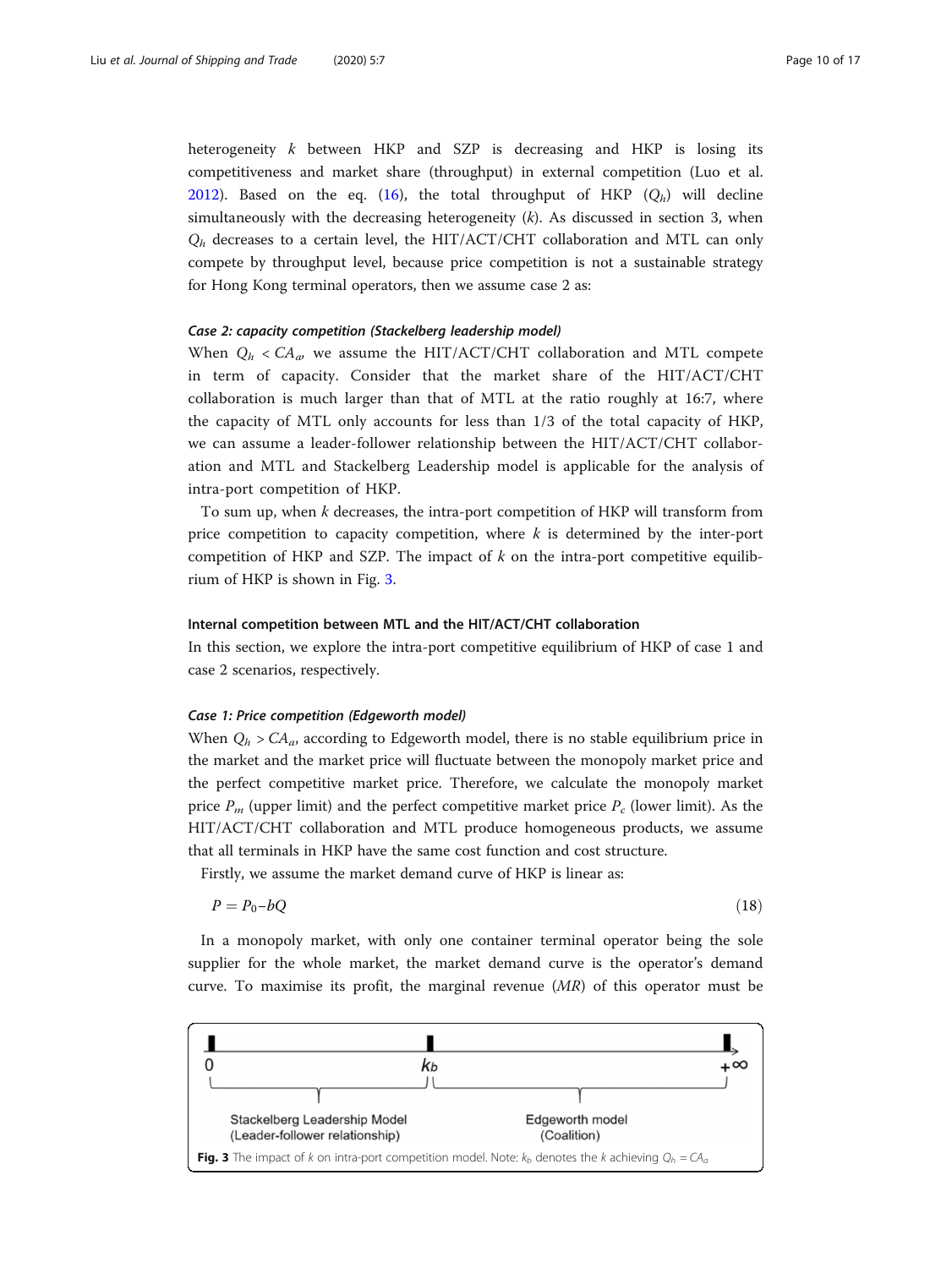equal to its marginal cost ( $MC$ ). MR and MC are the derivatives of total revenue (TR) and total cost (TC) respectively:

The MR can be calculated as:

$$
MR = (TR)^{'} = (P_0Q - bQ^2)^{'} = P_0 - 2bQ \tag{19}
$$

The MC can be calculated as:

$$
MC = (TC)^{'} = (FC_h + C_hQ)^{'} = C_h
$$
\n
$$
(20)
$$

We can obtain the throughput level in the monopoly market with eq. (19) and (20):

$$
Q_m = \frac{P_0 - C_h}{2b} \tag{21}
$$

Then the monopoly price of HKP is:

$$
P_m = P_0 - b \times \frac{P_0 - C_h}{2b} = \frac{P_0 + C_h}{2} \tag{22}
$$

While in a perfect competitive market, the market price  $P_c$  must be equal to marginal cost (*MC*), e.g.  $P_c = C_h$ .

Under case 1, there is no equilibrium, alternatively, the equilibrium price  $P_h$ fluctuates between  $P_m$  and  $P_c$ , that is,.  $C_h < P_h < \frac{P_0 + C_h}{2}$ .

# Case 2: capacity competition (Stackelberg leadership model)

When  $Q_h < CA_a$ , according to Stackelberg Leadership model, the leader knows before the event that the follower observes its action and the follower cannot perform a non-Stackelberg follower action in future. In HKP, the leader (the HIT/ACT/CHT collaboration) makes decision first and the follower (MTL) follows. If the HIT/ACT/CHT collaboration adjusts its supply (cargo type, container throughput level, etc.), the market price (e.g. cargo and container handling price, berthing charges, shipping price) will change, which in turn prompt MTL to change its respective throughput to maintain profit maximisation (Von Stackelberg [1934\)](#page-16-0). In this case, individual terminal operators can make decisions on throughput expansion to achieve economies of scale and thus reduce their production costs, investing in service efficiency improvement and attracting more customers.

Since the demand function of HKP is linear, the profit of the follower (MTL),  $\Pi_b$  is given as:

$$
\prod_{l} = (P - C_h) \times Q_l - FC_h \tag{23}
$$

It can be further described as:

$$
\prod_{l} P_0 Q_l - b Q_l^2 - b Q_a Q_l - C_h Q_l - F C_h \tag{24}
$$

To maximise the profit of MTL, we take the partial derivative  $Q_l$  and it should be equal to 0:

$$
(\prod_{l})' = P_0 - 2bQ_l - bQ_a - C_h = 0 \tag{25}
$$

The reaction function of the follower, MTL, is: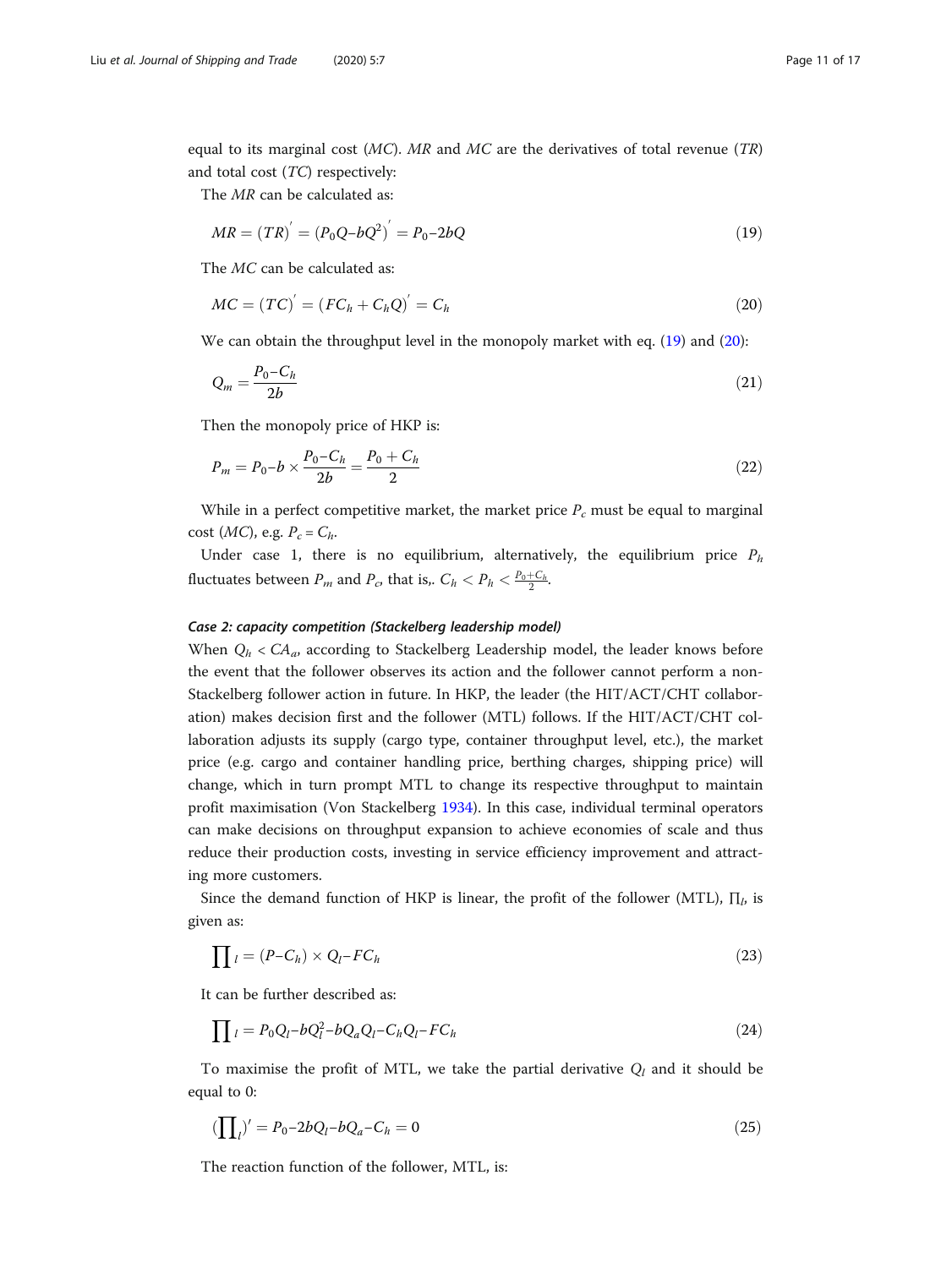$$
Q_l = \frac{P_0 - bQ_a - C_h}{2b} \tag{26}
$$

Then, the profit of the leader (the HIT/ACT/CHT collaboration),  $\prod_{a}$ , can be described as:

$$
\prod_{a} = \frac{P_0 Q_a}{2} - \frac{bQ_a^2}{2} - \frac{C_h Q_a}{2} - FC_h \tag{27}
$$

To maximise the profit of the HIT/ACT/CHT collaboration, we take the partial derivative  $Q_a$  and it should be equal to 0:

$$
\left(\prod a\right)' = \frac{P_0}{2} - bQ_a - \frac{C_h}{2} = 0\tag{28}
$$

The optimal throughput of the leader, the HIT/ACT/CHT collaboration, is:

$$
Q_a = \frac{P_0 - C_h}{2b} \tag{29}
$$

The optimal throughput of the follower, MTL, is:

$$
Q_l = \frac{P_0 - C_h}{4b} \tag{30}
$$

Based on Stackelberg Leadership model, for intra-port competition, the throughput level of HKP is a constant value as follows:

$$
Q'_h = Q_a + Q_l = \frac{3P_0 - 3C_h}{4b} \tag{31}
$$

Therefore, substituting  $Q_h$ ' into the demand function of HKP, the internal equilibrium price  $P_h$ ' can be obtained:

$$
P'_h = \frac{P_0 + 3C_h}{4} \tag{32}
$$

### Interconnection between internal competition and external competition

To better understand the interconnection between intra-port and inter-port competition, the last step is to analyse both competitions simultaneously. As shown in Fig. [3](#page-9-0),  $Q_h = CA_a$  is the boundary which determines the structure of intra-port competition. By inputting  $Q_h = CA_a$  into eq. ([16\)](#page-8-0),  $k_b$  (the k which can achieve  $Q_h = CA_a$ ) can be obtained:

$$
k_b = \frac{C_h - C_s}{2m - n - 3CA_a} \tag{33}
$$

If  $0 < k < k_b$ , the leader-follower relationship exists between the HIT/ACT/CHT collaboration and MTL. According to eq. (31), the internal equilibrium throughput of HKP is a constant value  $(Q_h)$ , which is not necessary to be the equilibrium throughput determined by inter-port competition  $(Q_h)$ . Thus, there is only one level of heterogeneity ( $k_e$ ) falling within the range  $0 < k < k_b$  can achieve the overall equilibrium for both intra-port and inter-port competition. We can solve this  $k_e$  by equating the internal equilibrium price  $(P_h)$  and the external equilibrium price  $(P_h)$ :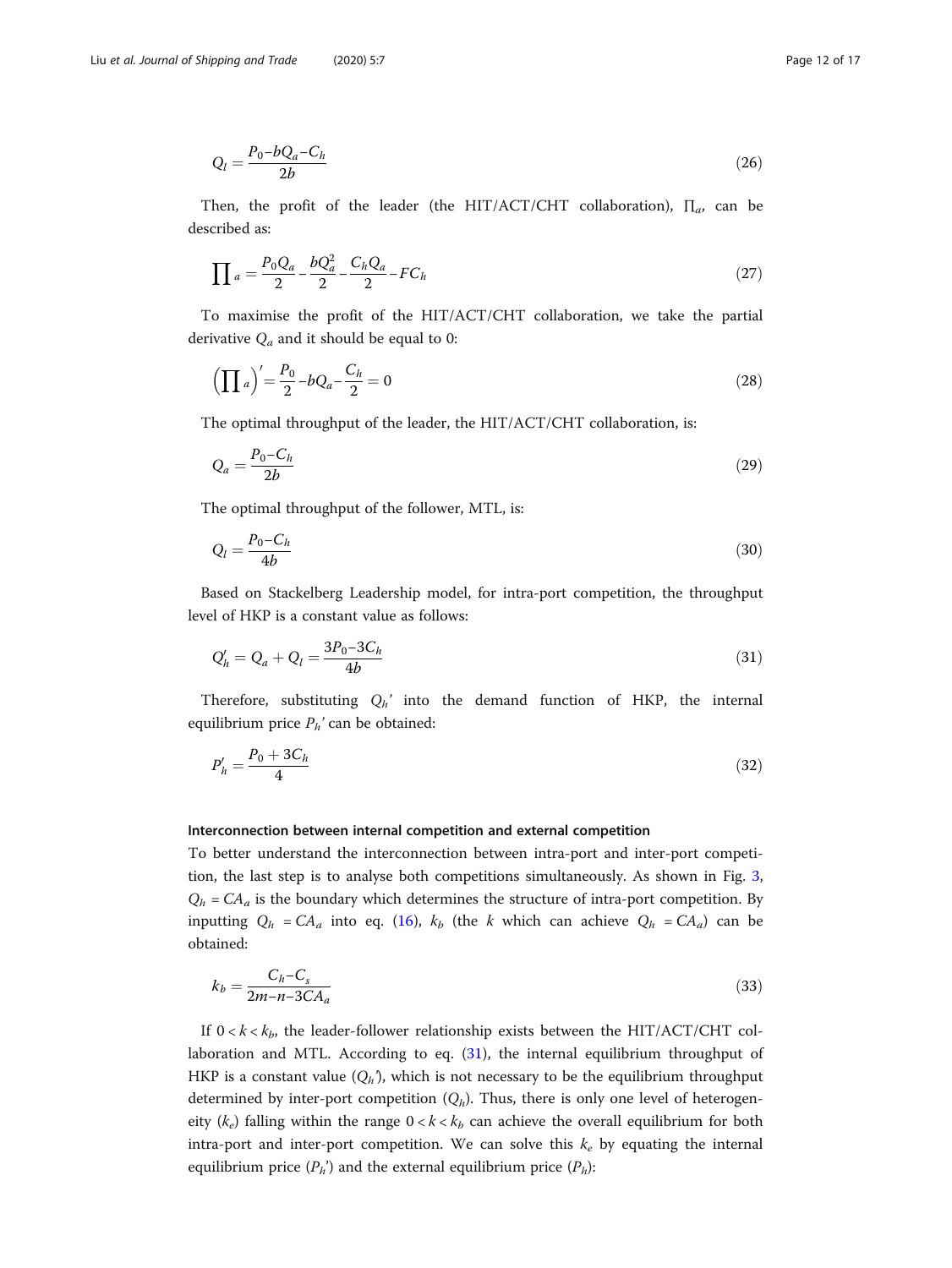$$
k_e = \frac{C_h + 3P_0 - 4C_s}{8m - 4n} \tag{34}
$$

The overall equilibrium for both intra-port and inter-port competition can only be achieved when  $k = k_e$  within the range  $0 < k < k_b$ . However, the level of heterogeneity (k) is not determined by the container terminal operators in HKP but multiple factors, including but not limited to government policy, efficiency of customs clearance, service quality, etc. Since container terminal operators cannot move k to  $k_e$  in short term, the overall equilibrium does not exist at the time that  $k \neq k_e$ .

If  $k_b < k < +\infty$ , there is no stable internal equilibrium price in the market and the market price will fluctuate between the monopoly market price and the perfect competitive market price. According to Edgeworth model, when MTL increases its price, the HIT/ACT/CHT collaboration will also increase price to compete with MTL. Then the total throughput of HKP will decrease and vice versa. Such the decrease and increase of HKP throughput will trigger the response from SZP, only when the optimal throughput of HKP is equal to the external equilibrium throughput level  $Q<sub>h</sub>$ , can the competitive equilibrium for both inter-port competition and intra-port competition be achieved. This equilibrium can be represented by eq. (35):

$$
Q_h = \frac{(2m-n)k + C_s - C_h}{3k} = Q_a + Q_l
$$
\n(35)

From eq. (35), there will be two cases when the equilibrium can be reached:

Case (i). The HIT/ACT/CHT collaboration and MTL set different prices to make the sum of their throughput reach  $Q_h$ , and **Case (ii)**, they set an uniform price at  $P_a = P_l =$  $P_h$  to reach  $Q_h$ .

In reality, Case (i) is less likely to be achieved because of the non-transparent port fee (price) mechanism and the independent operation strategy in HKP. First of all, there are different price levels for categorised consumers, e.g. special rate for consumers purchasing in bulk. It is hard for them to reflect the market change in short time. Also, due to their independent operation strategies, it is difficult for the HIT/ACT/CHT collaboration and MTL to collaborate and cooperate in the sense of better allocation of resources to provide more efficient services. Considering the rapid increase in the service efficiency of SZP, the heterogeneity between HKP and SZP is decreasing recently and thus widening the gap in throughput level between HKP and SZP. The infeasibility of case (i) is proved by the historical data of the throughput levels of HKP and SZP. Before 2019, the HIT/ACT/CHT collaboration and MTL adapted independent pricing strategy and operation strategy. However, below table indicates that these strategies are not efficient to protect HKP's position against SZP, because the throughput level of HKP is decreasing continuously and the gap in throughput between HKP and SZP is becoming wider and wider. This data may prove that it is difficult for HKP to achieve the equilibrium in case (i) Table [2](#page-13-0).

Compared to Case (i), Case (ii) is more feasible that a coalition can be formed. It can at least achieve two advantages. First, easy to response to the external competition through setting an uniform price, in order to maximise the overall throughput. Second, forming a coalition may allow both the HIT/ACT/CHT collaboration and MTL to reduce cost through reducing surplus operation, sharing resource, etc. This also to some content, relieves the pressure from the decrease of heterogeneity between HKP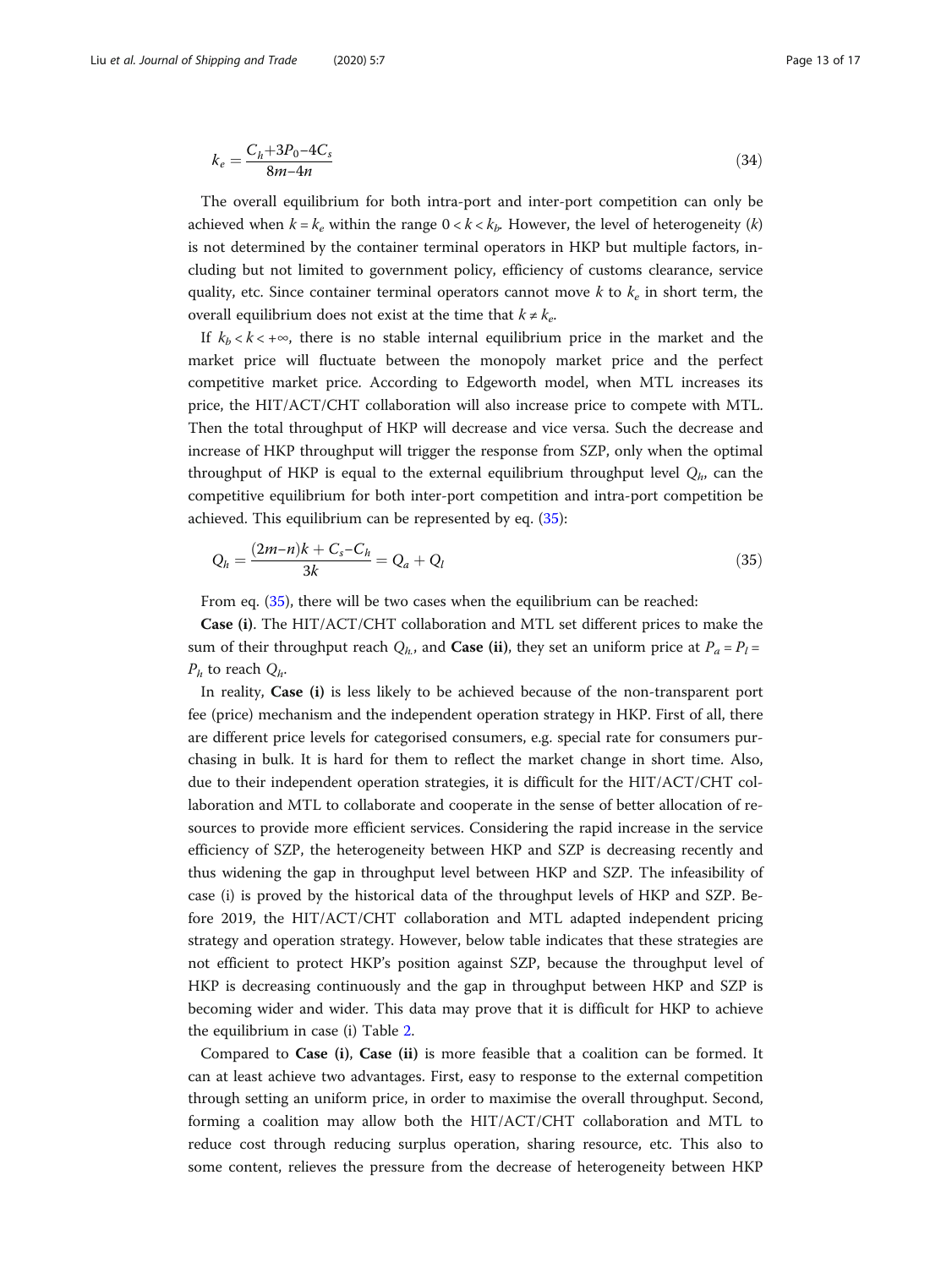<span id="page-13-0"></span>Table 2 Ranking of Container Ports of World

| 2012   | 2013   | 2014   | 2015   | 2016   | 2017   | 2018   |  |  |
|--------|--------|--------|--------|--------|--------|--------|--|--|
| 23.117 | 22.352 | 22.226 | 20.073 | 19.813 | 20.770 | 19.596 |  |  |
| 22.941 | 23.278 | 24.037 | 24.205 | 23.979 | 25,209 | 25.736 |  |  |
|        |        |        |        |        |        |        |  |  |

Source: Hong Kong Marine Department (HKMD) [2018](#page-16-0)

and SZP. Based on our model, the best strategy for the container terminal operators in HKP to achieve profit maximisation is to collaborate and cooperate in the sense of better allocation of resources to provide more efficient port services and reduce the production cost. Wong et al. ([2018](#page-16-0)) propose a collaboration model for Hong Kong terminal operators to collaborate with each other to share their facilities, including berths, cranes, and yards. With this collaboration, vessels with high transshipment connections are allowed to berth within the same terminal to avoid unnecessary ITT. On 8th January, 2019, Hong Kong International Terminals Limited, Modern Terminals Limited, COSCO-HIT Terminals (Hong Kong) Limited, and Asia Container Terminals Limited announced the formation of the "Hong Kong Seaport Alliance", a joint agreement designed to deliver more efficient services offering to carriers. In fact, the "Hong Kong Seaport Alliance" was approved and gradually implemented from 1st April (Hutchison Ports HIT [2019\)](#page-16-0). Since this paper mainly focuses on qualitative analysis, the strategy of forming coalition applied by the terminals under HKP is expected to validate our model.

However, the accurate upper level of k is not  $+\infty$ , because both the monopoly price in Edgeworth model and the extreme case that the maximum capacity cannot satisfy  $Q_h$  will affect it:

On the one hand, according to Edgeworth model, the market equilibrium price of HKP  $(P_h)$  is limited to a range between the upper limit (monopoly price) and lower limit (perfect competitive market price), i.e.  $C_h < P_h < \frac{P_0 + C_h}{2}$ .

We can obtain the range of  $k$  if the  $P_h$  in Edgeworth model is substituted by eq. ([14\)](#page-8-0):

$$
\frac{C_h - C_s}{2m - n} < k < \frac{1}{2} \frac{3P_0 - 2C_s - C_h}{2m - n} \tag{36}
$$

As mentioned above, the applicable range of Edgeworth model is:

$$
k_b < k < +\infty \tag{37}
$$

When Edgeworth model is applied, the range of  $k$  should also meet the range set by eq. (36). Thus, we consider the constraints of eq. (36) and (37) simultaneously and derive the range of  $k$  for the application of Edgeworth model as:

$$
k_b < k < \frac{1}{2} \frac{3P_0 - 2C_s - C_h}{2m - n} \tag{38}
$$

On the other hand, if the equilibrium throughput level  $(Q_h)$ , which is determined by external competition, outnumbers the maximum capacity of HKP, the equilibrium will not be achieved. In the long term, HKP will lose its position. Since  $Q_h$  is only determined by heterogeneity  $k$  and they are positively correlated, the k  $(k_i)$  which can produce the highest  $Q_h$ , where  $Q_h = CA_a + CA_b$  is supposed to be the other upper limit of  $k$ .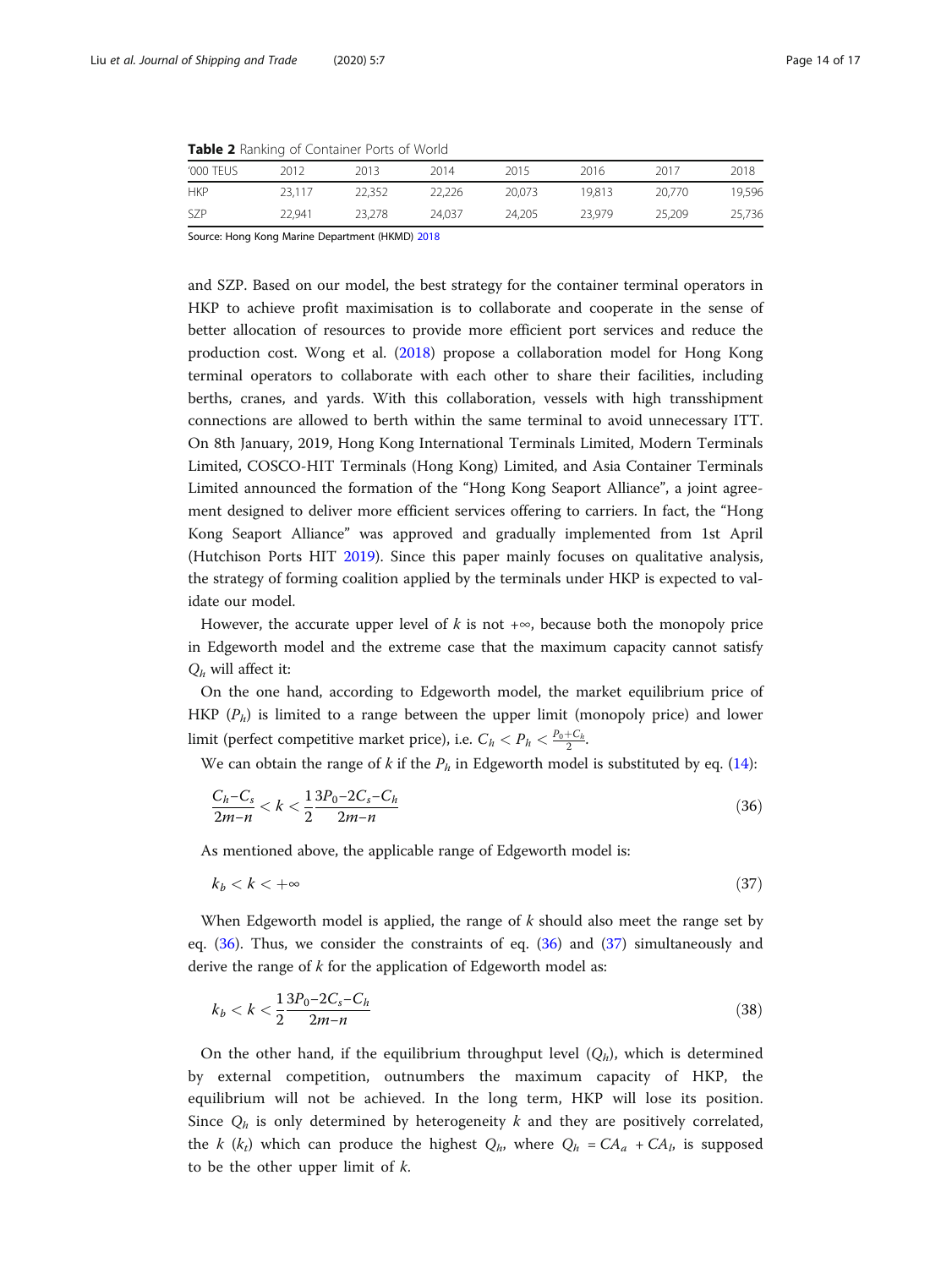From equation  $Q_h = CA_a + CA_b$  a new upper level of k  $(k_t)$  can be calculated and a new applicable range of  $k$  is derived as eq. (39):

$$
k_b < k < k_t = \frac{C_h - C_s}{2m - n - 3(CA_a + CA_l)}\tag{39}
$$

Comparing the two upper levels of  $k$  in eqs. ([38](#page-13-0)) and (39), we find that in Edgeworth model, the applicable range of  $k$ , where the equilibrium exists, is determined by the maximum capacity of HKP ( $CA_a + CA_l$ ). The results of characterization (case 1 and case 2) are as follows:

Case 1:

$$
CAa + CAl > \frac{C_h(6m-3n) + P_0(3n-6m)}{(3C_h + 6C_s - 9P_0)}
$$
\n(40)

The applicable range of  $k$ :

$$
k_b < k < \frac{1}{2} \frac{3P_0 - 2C_s - C_h}{2m - n} \tag{41}
$$

Case 2:

$$
CAa + CAl < \frac{C_h(6m-3n) + P_0(3n-6m)}{(3C_h + 6C_s - 9P_0)}
$$
\n(42)

The applicable range of  $k$ :

$$
k_b < k < k_t = \frac{C_h - C_s}{2m - n - 3(CA_a + CA_l)}\tag{43}
$$

As k represents the difference of consumers' utility towards the services provided by HKP and SZP, when  $k = +\infty$ , the nature of services provided by HKP and SZP is completely different and different needs of consumers can be fulfilled. In this way, competition will not exist. In contrast, when  $k = 0$ , the services of HKP and SZP are homogenous and it becomes a Bertrand game. Under this circumstance, all consumers will choose the port with lower price, i.e. SZP in our case.

# Conclusion and implication

In this study, we build a framework to analyse the competitive equilibrium of inter-port competition between HKP and SZP, as well as the intra-port competition among container terminal operators in HKP simultaneously. By employing the Cournot price competition model, Edgeworth model, and Stackelberg Leadership model, we have better understanding in the inter-port competition between HKP and SZP, the intra-port competition in HKP, and the relationship between inter-port and intra-port competition. We apply Cournot price competition model to study the inter-port competition between HKP and SZP, highlighting the importance of heterogeneity in the services provided by these two ports. With a higher level of heterogeneity in services, the demand for HKP will remain high and vice versa. By incorporating different demand functions associated with the level of heterogeneity, Edgeworth model and Stackelberg Leadership model are employed to study the intra-port competition of container terminal operators in HKP. Our study builds upon previous literature from two perspectives: (i). we focus on the impact of heterogeneity of services on the competitive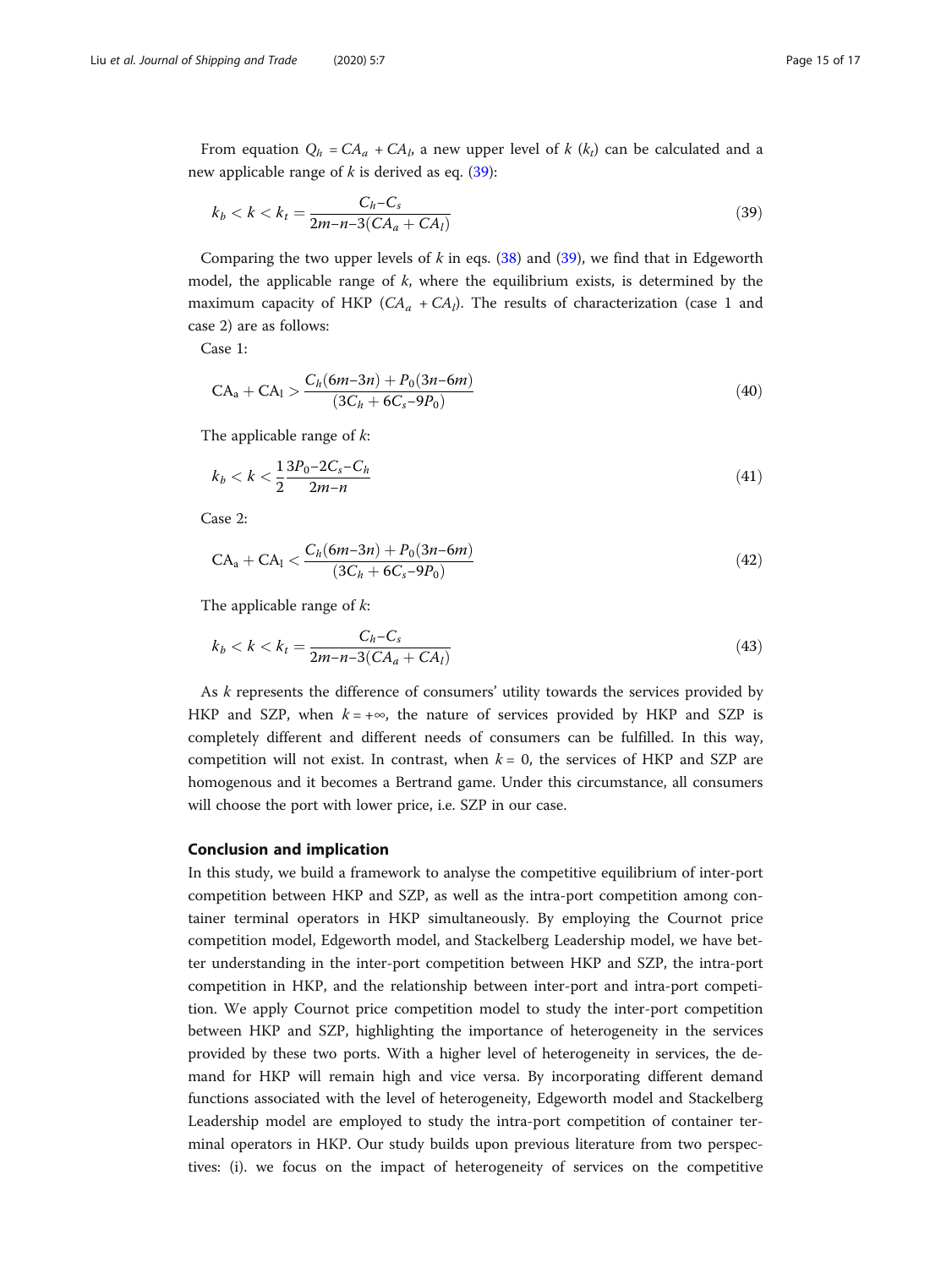equilibrium; (ii). we consider the interaction between the intra-port and inter-port competition.

We found that (i). the external competition will determine the internal competition in terms of the equilibrium throughput of HKP; (ii). the heterogeneity level between HKP and SZP (external competition) may lead to different internal competitive equilibriums; (iii). for the terminal operators under HKP, forming a port coalition can, in the maximum extent, help them mitigate the negative impact from the decreasing heterogeneity. The operators in HKP should collaborate and cooperate to improve the service efficiency and reduce the cost to compete with SZP. On the one hand, if the efficiency of HKP increases, the heterogeneity k between HKP and SZP will increase as well. Therefore, according to eq. ([16\)](#page-8-0), the demand for HKP  $(Q_h)$  will increase; On the other hand, when the operating cost is reduced by HKP, according to eq. ([16\)](#page-8-0),  $Q_h$  will also increase.

The academic contribution of this study is to discuss the mechanism for both internal and external port competitions and their relationship, and to provide the strategies for the terminal operators under HKP to protect their competitive positions. In this way, the establishment of the 'Hong Kong Seaport Alliance' can prove the feasibility and accuracy of our model.

To maintain the competitiveness of HKP while facing the inter-port competition with SZP, the HKSAR government plays a vital role. As indicated by Tongzon ([2009](#page-16-0)), port infrastructure is one of the crucial factors to attract consumers. In such sense, policy makers should re-evaluate the possibility of building Terminal 10 at Tsing Yi Island to increase container terminal capacity. Alongside with port infrastructure, the transportation network connecting to hinterland and multimodal transport is also important. The government should also improve the efficiency of customs clearance and the quality of infrastructure. The operators cannot increase the terminal capacity, yet they can adopt efficient management of berth allocation to accommodate more consumers, and maintain a competitive terminal handling fee.

This paper can be further extended from the following aspects. Firstly, the advantages from collaboration can be reflected by incorporating the factor of increasing returns to scale into the profit functions of container terminal operators. Secondly, multiple container terminal operators operate in SZP, including HIT who also operates terminals in HKP, a more complex competitive structure can be taken into consideration in the future. Finally, an empirical study is necessary to be conducted to validate our model.

#### Abbreviations

#### Acknowledgements

Not applicable.

#### Authors' contributions

Zihua Liu: Writing, Methodology, Original draft preparation, Software, Formal analysis. Dong Yang: Supervision, Conceptualization, Methodology, Investigation, Project administration, Reviewing and Editing. Y.N. Eppie Ng: Reviewing and Editing. The author(s) read and approved the final manuscript.

ACT: Asia Container Terminals Limited; CHT: COSCO-HIT Terminals (Hong Kong) Limited; DPI: Goodman DP World Hong Kong Limited; HIT: Hong Kong International Terminals Limited; HKP: The Port of Hong Kong; HKSAR: Hong Kong Special Administrative Region of the People's Republic of China; MTL: Modern Terminals Limited; SZP: The Port of Shenzhen